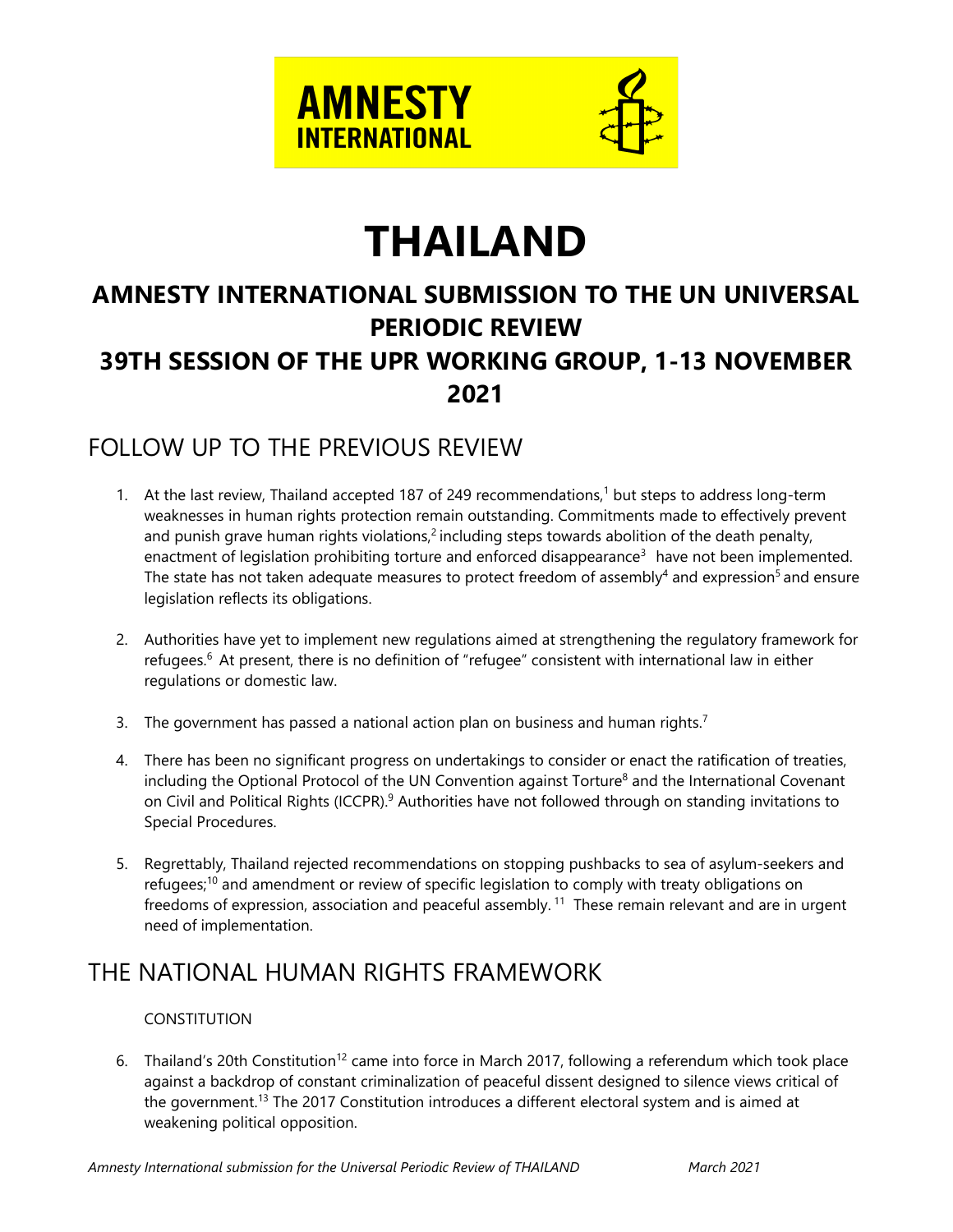#### EMERGENCY LEGISLATION, SECURITY POWERS AND EXECUTIVE DECREE

- 7. The 1914 Martial Law Act (MLA)<sup>14</sup>, 2008 Internal Security Act (ISA)<sup>15</sup>, and 2005 Executive Decree for Public Administration in Emergency Situations (ED)<sup>16</sup> grant security forces overbroad powers of arrest, detention without warrant, censorship, and surveillance without adequate judicial oversight. Emergency laws have been almost continuously in force in southern border provinces since 2005 and have been periodically imposed for extended periods throughout the country. Officials exercise these powers to apply sweeping restrictions on human rights, especially the rights to freedom of expression and peaceful assembly, including by imposing criminal and financial sanctions.
- 8. A 2019 National Council for Peace and Order (NCPO) Order expands the role of the military-led Internal Security Operations Command (ISOC) in the managemen<sup>t</sup> of internal security and widens the scope of its activities, to include broad responsibility for reconciliation and external security.<sup>17</sup>
- 9. Authorities have retained HNCPO Orders 3/2015<sup>18</sup>; 23/2015<sup>19</sup> and 13/2016, which grant military officials powers to carry out warrantless searches and detain individuals in unofficial places of detention without judicial safeguards, including under suspicion of drug crimes.

NATIONAL HUMAN RIGHTS COMMISSION/(NHRC)/NATIONAL BROADCASTING AND TELECOMMUNICATIONS COMMISSION (NBTC)

10. Revisions to the National Human Rights Commission Act (2017) and legislation governing the NBTC $^{\rm 20}$ , have compromised the operations and independence of both bodies. In addition to tasking the NHRC to investigate "incorrect or unfair reports" about the governmen<sup>t</sup> by NGOS, the Act has reduced the size and scope of the body and removed its powers to intervene in cases which are in court; to refer cases directly to administrative courts, and to carry out joint investigations with NGOs. The mandate and conduct of the NHRC continues to fall short of the minimum standards contained in the UN Paris Principles<sup>21</sup>, including on transparency and independence.

LAWS RESTRICTING FREEDOM OF EXPRESSION, ASSEMBLY, ASSOCIATION AND PRIVACY

- 11. Restrictive and overbroad or ambiguously worded legal provisions, which often do not correspond to principles of necessity, proportionality and legality, gran<sup>t</sup> authorities discretion to unduly limit and disproportionately sanction the peaceful exercise of these rights in the name of protecting national security, public order and reputations.
- 12. Provisions in the Criminal Code and laws<sup>22</sup> allow for criminal and/or financial penalties, including severe prison terms of up to 15 years imprisonment for the legitimate exercise of freedom of expression. Provisions of the Public Assembly Act (2015) impede enjoyment of the right to peaceful assembly, including by penalising failure to provide advance notifications to authorities.
- 13. The Cyber Crimes Act (CCA) (2016), National Intelligence Act<sup>23</sup> (2019) and Cybersecurity Act<sup>24</sup> (2019) grant officials<sup>25</sup> sweeping powers to block, carry out sweeping surveillance and censor online information without clearly defined objective criteria, transparency or adequate oversight mechanisms, as well as to require private companies to take down and restrict content on their online platforms or face prosecution.
- 14. Articles 161/1<sup>26</sup> and 165/2<sup>27</sup> of the Criminal Code have been introduced to prevent legal harassment of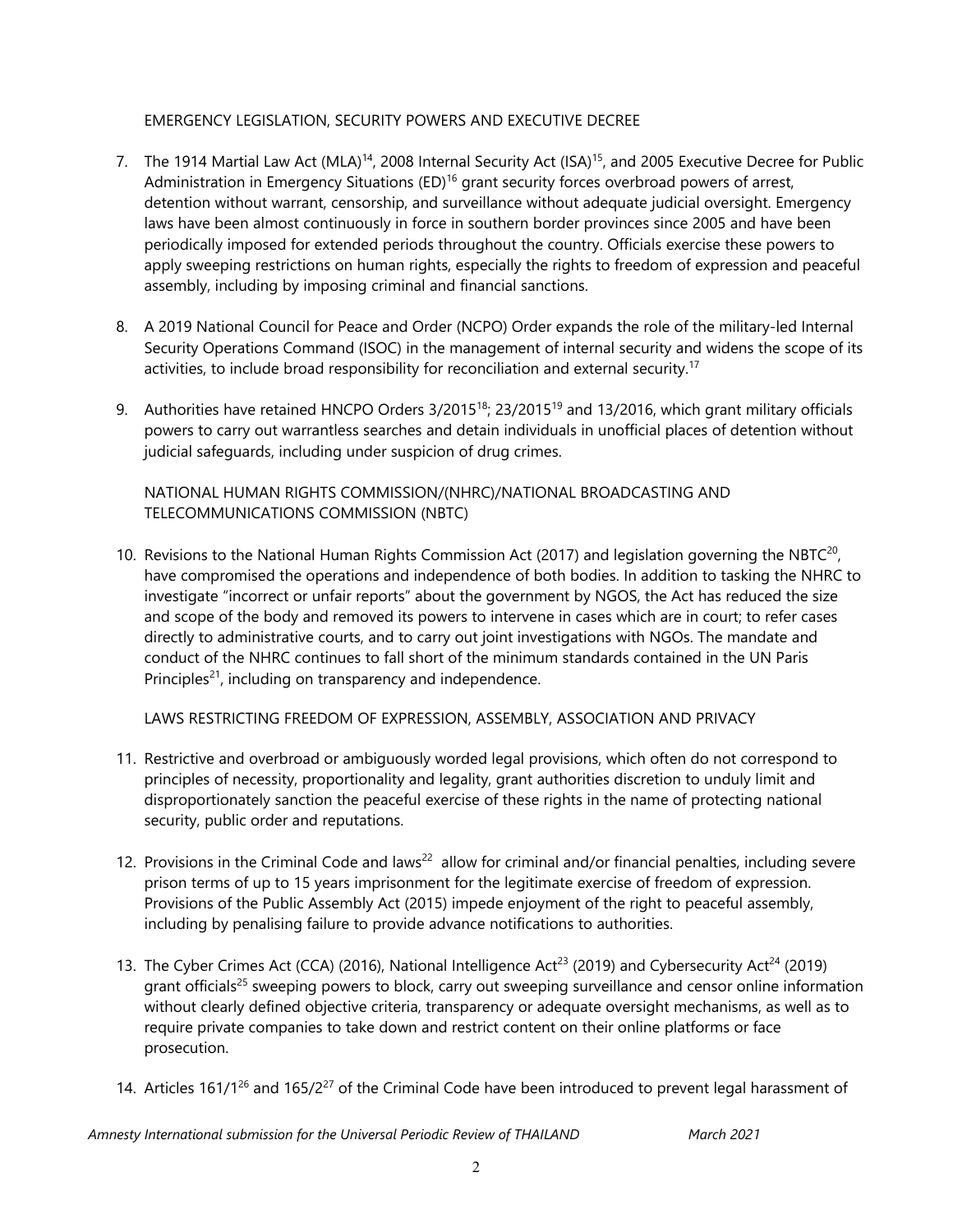human rights defenders, and gran<sup>t</sup> courts powers to dismiss lawsuits filed in bad faith by private individuals, as well as to hear legal and evidentiary arguments at the filing stage.

#### TORTURE AND ENFORCED DISAPPEARANCE

- 15. Legislation on torture and enforced disappearance proposed in 2011 remains in draft form. Drafts have been dogged by shortcomings including the omission of provisions that define torture in line with international law, prohibit refoulement, and provide effective safeguards against enforced disappearance and establish it as <sup>a</sup> continuous crime.
- 16. The 'National Committee for Managing Cases relating to Torture and Enforced Disappearance' established in 2017 by a Prime Minister's Order <sup>28</sup> has yet to report publicly or keep alleged victims and their families informed of progress into its investigation. Relatives' and victims' right to seek redress for violations by security forces remains limited under military procedure codes. 29

#### DEATH PENALTY

17. Amendments to the Narcotic Act 2017 abolished the mandatory death penalty for the offence of selling prohibited substances. However, in 2019 authorities expanded the scope of the death penalty, which remains applicable for offences which fail to meet the threshold of the "most serious crimes" under international law and standards.<sup>30</sup>

#### **REFUGEES**

18. Thai authorities have passed measures to gran<sup>t</sup> protected status to persons in need of international protection. These measures do not define "refugees" in accordance with international human rights law and are ye<sup>t</sup> to be implemented. These measures also do not provide sufficient guarantees against refoulement by allowing for the return of individuals in need of protection to other countries on the basis of undefined threats to national security and do not allow for <sup>a</sup> right of internal or legal appeal to the determination of protected status. The Immigration Act (1979) allows for indefinite arbitrary detention for undocumented migrants, asylum-seekers.

### THE HUMAN RIGHTS SITUATION ON THE GROUND

- 19. Officials implemented plans for political transition in the lead-up to 2019 elections in <sup>a</sup> context of the repression of human rights. The governmen<sup>t</sup> responded with widespread violations of the rights of association, peaceful assembly, and expression both to opposition to their policies as well as to calls for reform, including from <sup>a</sup> peaceful youth-led movement.
- 20. Authorities have enhanced their powers of surveillance and censorship of digital technologies. Extended official recourse to sweeping emergency powers and expansion of security forces' powers of detention with weakened access to judicial safeguards undermine due process and further entrench unwarranted restrictions on human rights

INDEPENDENCE OF THE JUDICIARY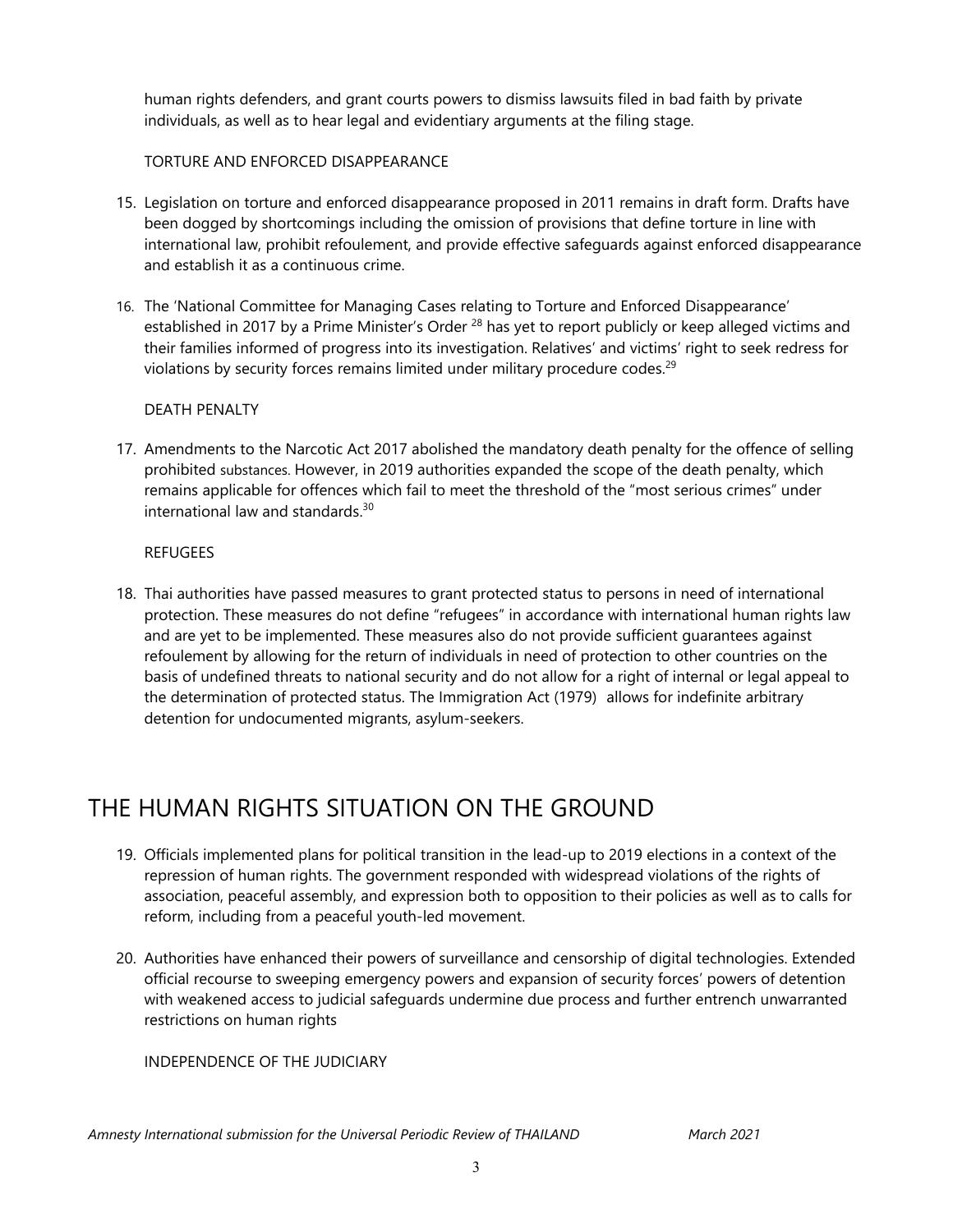21. A Provincial Court judge raised fair trials concerns in capital cases in relation to alleged attempted interference to influence him to hand down <sup>a</sup> guilty verdict in <sup>a</sup> capital case and his findings of the inadmissibility of evidence in the case given by a suspect held under emergency laws. $^{\text{31}}$ 

#### DEATH PENALTY

22. While significant numbers of death sentences have been commuted, courts continue to hand down death sentences for murder and drug-related crimes. In June 2018, authorities executed <sup>a</sup> 26-year-old man convicted for aggravated murder in the first execution in the country in nearly nine years. $^{\text{32}}$ 

#### TORTURE AND ENFORCED DISAPPEARANCE

- 23. Torture continues to be documented in military and police custody, including in the context of the investigation of alleged narcotics and insurgency offences. 33 During basic training of military conscripts, commanders have also imposed punishments on new conscripts, which inflict pain or suffering and constitute torture.<sup>34</sup> Deaths of conscripts were reported in military facilities, often after alleged torture.<sup>35</sup>
- 24. Authorities have held individuals incommunicado, resulting in their temporary disappearance. Suspected enforced disappearances continued to be reported.

#### IMPUNITY

- 25. Authorities routinely fail to initiate prompt, thorough, independent, and effective investigations into torture, extrajudicial killings, and cases of excessive and unnecessary lethal force and hold those suspected accountable. While authorities have created interim mechanisms to receive complaints, officials have failed to share information with the victims on their progress, methods, and findings, and to make public clarification of the truth to those affected.
- 26. Authorities have also failed to initiate or conduct prompt investigations and provide effective remedies for violent and lethal attacks by unidentified perpetrators against prominent public critics of the governmen<sup>t</sup> and monarchy within Thailand and in exile. Critics of the governmen<sup>t</sup> have faced repeated violent attacks on their persons and property, possibly timed to coincide with their planned peaceful protests against the government.<sup>36</sup>
- 27. Nine pro-democracy activists in exile in neighbouring countries have been abducted or subjected to suspected enforced disappearances, including by unidentified perpetrators, apparently linked to their public commentary on authorities and the monarchy. 37

#### REPRESSION OF DISSENT

- 28. Authorities have targeted <sup>a</sup> broad range of people with criminal proceedings, including young people and minors, simply for peacefully exercising their human rights. Those charged under Article 112 of the Criminal Code on lèse-majesté have been denied the right to <sup>a</sup> public hearing, and received lengthy sentences of imprisonment, $^{38}$  often after arbitrary lengthy pre-trial detention with bail denied. $^{39}$
- 29. Since the last review, authorities have targeted individuals with hundreds of criminal proceedings for sedition; lèse-majesté; computer crimes, public assembly infringements, and violations of emergency laws or decrees. In addition to filing politically motivated charges against opposition politicians, authorities have also deregistered political parties and disqualified individuals from running as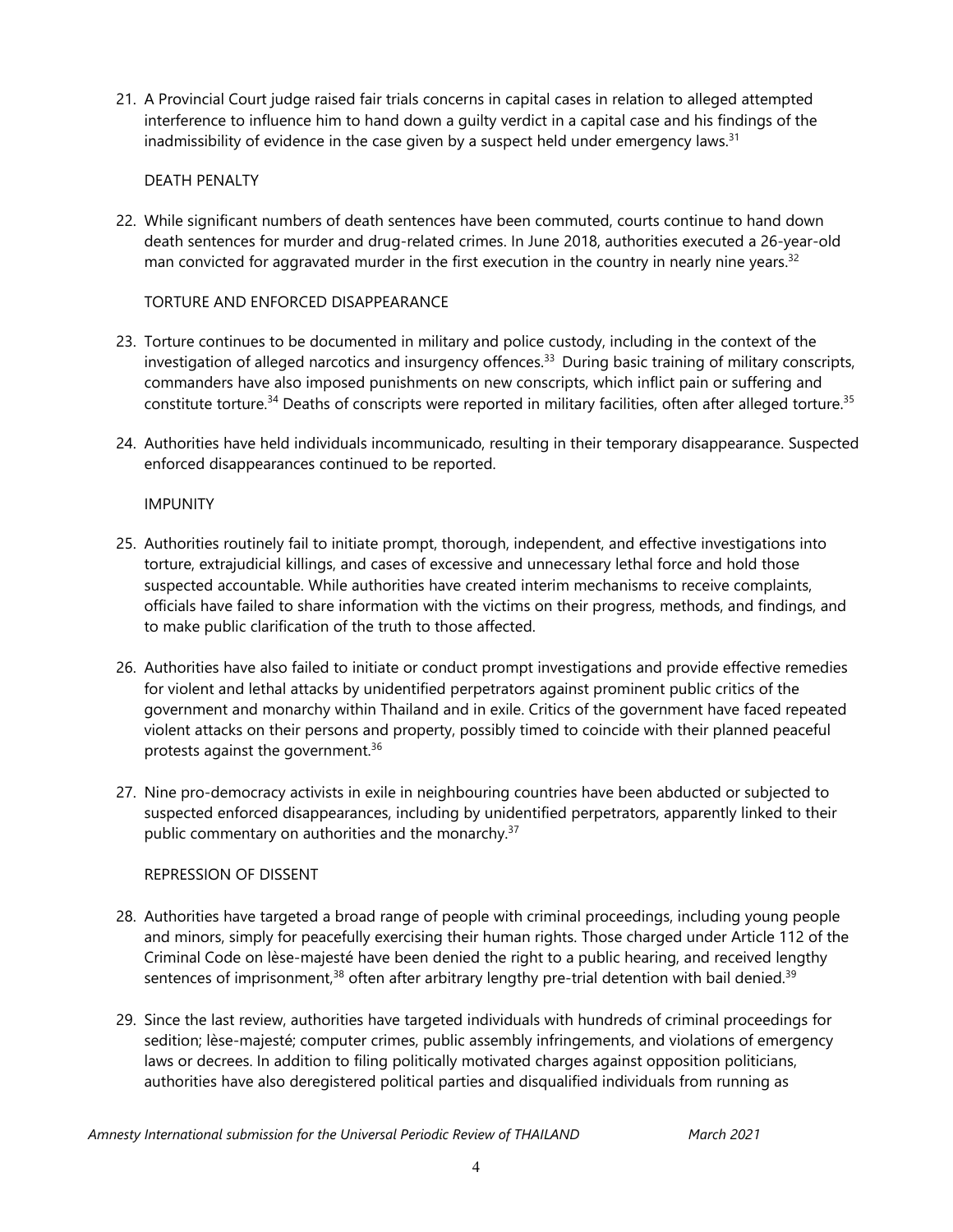candidates.<sup>40</sup> Courts, state agencies and companies have targeted individuals commenting on their operations and reporting on alleged human rights violations, including torture, and abuses with criminal charges under laws on defamation and provisions on contempt of court.

- 30. Police have prohibited and forcibly dispersed peaceful protests, at times using unnecessary or excessive force and less lethal weapons.<sup>41</sup> Schools and universities have harassed and threatened students, including children, with educational penalties for taking part in such demonstrations. Young people including minors engaged in peaceful protests, have faced detention under emergency laws and criminal proceedings under Articles 112 and 116 and provisions under the Emergency Decree. Students and young people who have faced criminal proceedings have reported further obstacles to their education, $^{42}$ particularly when denied bail, to employment<sup>43</sup> and to their right to freedom of association.<sup>44</sup>
- 31. Officials have taken targeted discriminatory measures to censor online speech and broadcast media, including by requiring users, media, and internet service providers to take down content. They have unlawfully detained individuals, including students without warrants or due process-in connection with their posts on social media, and required them to remove critical posts.<sup>45</sup>

#### HUMAN RIGHTS DEFENDERS

- 32. State officials, companies and unidentified perpetrators have subjected human rights defenders, including land rights, indigenous and community defenders, $^{46}$  as well as trade union $^{47}$  pro-democracy and student activists to violent attacks, $^{48}$  abduction $^{49}$ , arbitrary detention $^{50}$ , judicial harassment $^{51}$ , harassment and intimidation, as well as disseminating online smears in state-sponsored information operations. Police have also harassed young human rights defenders by targeting their families and education providers. 52
- 33. Despite the introduction of provisions allowing for the dismissal of charges for statements made in good faith and in the public interest by private parties, human rights defenders continue to face strategic lawsuits against public participation, in the form of multiple criminal and civil defamation suits filed by companies.
- 34. Human rights defenders' work has been impeded by changes to legal requirements for community consultation on environmental impact of infrastructural projects in areas of economic development and prosecutions of people without land title under the Forest Act and National Park Acts. 53 Authorities are continuing to fail to provide redress for grave violations against defenders, and there have been delays to specialist bodies conducting investigations and keeping families informed of progress into investigations.<sup>54</sup> For example, the Public Prosecutor dismissed all but one charge against officials who detained Porlajee 'Billy' Rakchongcharoen before he disappeared in April 2014, based on lack of evidence of his death, despite the discovery of his bone fragments. 55

#### REFUGEES AND MIGRANTS

- 35. Authorities continue to indefinitely detain refugees, asylum-seekers and undocumented migrants in poor conditions in immigration detention centres, including Uyghur men. <sup>56</sup> Authorities have violated the principle of non-refoulement by forcibly returning people to situations where they face persecution, 57 including refugees from Cambodia.<sup>58</sup> Viet Namese<sup>59</sup> and Lao refugees<sup>60</sup> have disappeared in Thailand.
- 36. Thailand has not provided safe disembarkation to boats in its waters, including when they have been in distress and has maintained policies to "help on" or push back boats despite significant risks of loss of life and abuse on board.<sup>61</sup>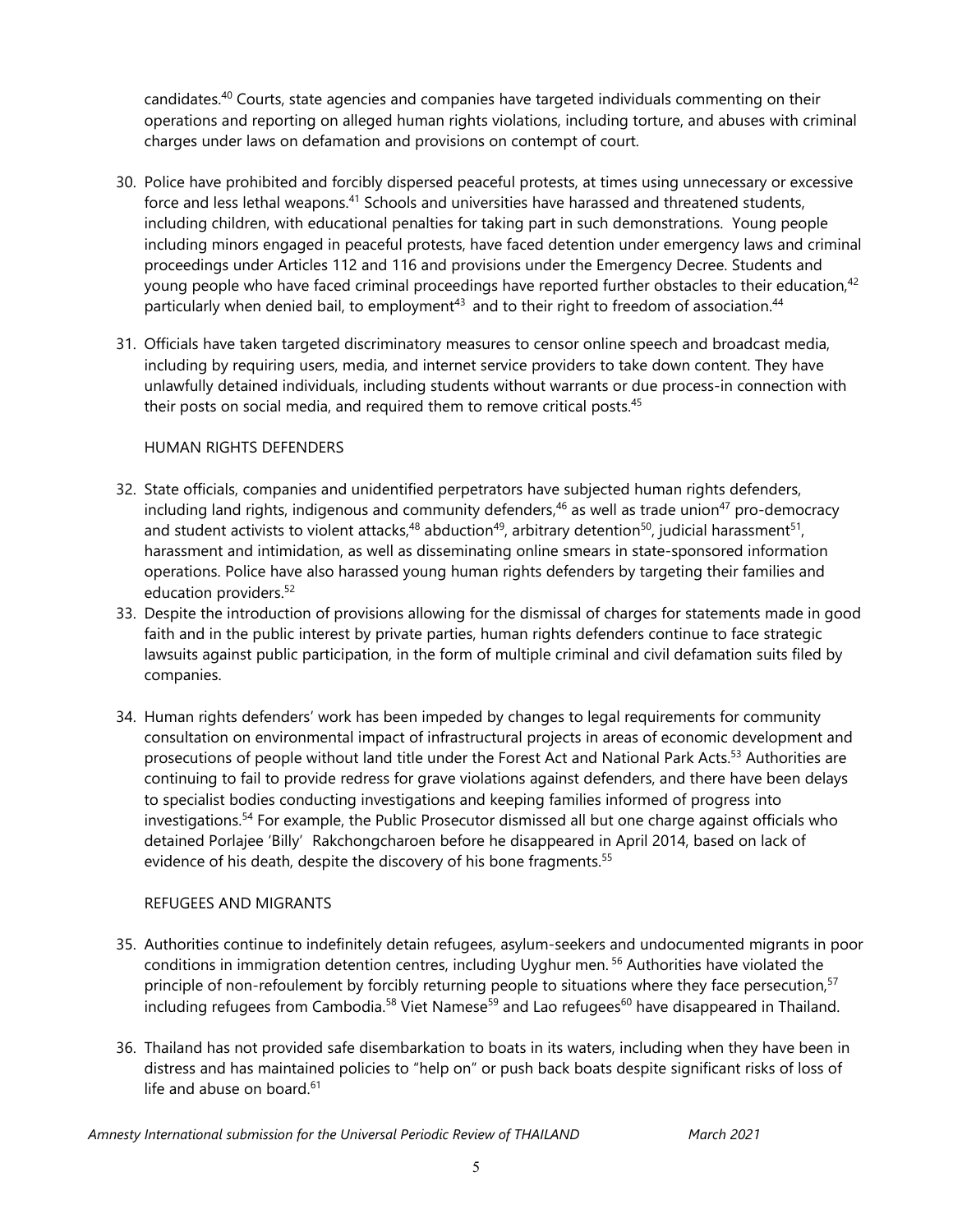# RECOMMENDATIONS FOR ACTION BY THE STATE UNDER REVIEW

#### **Amnesty International calls on the government of Thailand to:**

#### *Death Penalty*

- n Establish <sup>a</sup> moratorium on executions, ratify the Second Optional Protocol to the ICCPR, and enact legislation abolishing the death penalty.
- Ensure that the most rigorous internationally recognized standards for fair trial are respected in capital trials.

#### *Emergency Powers and Decrees*

- $\mathbf{u}$  . Repeal Head of NCPO Orders 3/2015; 13/2016 and 23/2017.
- Amend emergency and martial laws to comply with treaty obligations on detention, considering the UN Human Rights Committee'<sup>s</sup> General Comment 35 on the right to liberty.
- Ensure all measures taken to invoke states of emergency and derogate from rights obligations comply with requirements of notification, legality, necessity, and proportionality, and establish an independent oversight mechanism to monitor and report on measures taken.
- Revise the NHRC Act and ensure the body'<sup>s</sup> mandate and operations meet standards set out in the Paris Principles.

#### *Torture and Enforced Disappearance*

- Enact legislation criminalising torture and ill-treatment and enforced disappearance that reflects relevant treaty obligations and proceed to ratify OPCAT.
- $\mathbf{u} = \mathbf{u}$  Promptly, thoroughly, independently, and effectively investigate all allegations of human rights violations and abuses and bring suspected perpetrators to justice in trials in civilian courts which meet international standards of fairness.
- Ensure individuals whose rights have been violated are informed about progress and results of investigations and provided with an effective remedy and reparation including adequate compensation, restitution, satisfaction and guarantees of non-repetition, including by making the truth public about the fate and whereabouts of victims of enforced disappearances.
- $\mathbf{u}$  . Remove any procedural obstacles to the ability of victims of human rights violations and abuses to seek justice and an effective remedy including by amending the Military Procedure Code.
- $\mathbf{u} = \mathbf{0}$  Impose legal prohibitions upholding the principle of non-refoulement, ensuring that no one is forcibly transferred or returned to <sup>a</sup> country or territory where they would be at real risk of irreparable harm.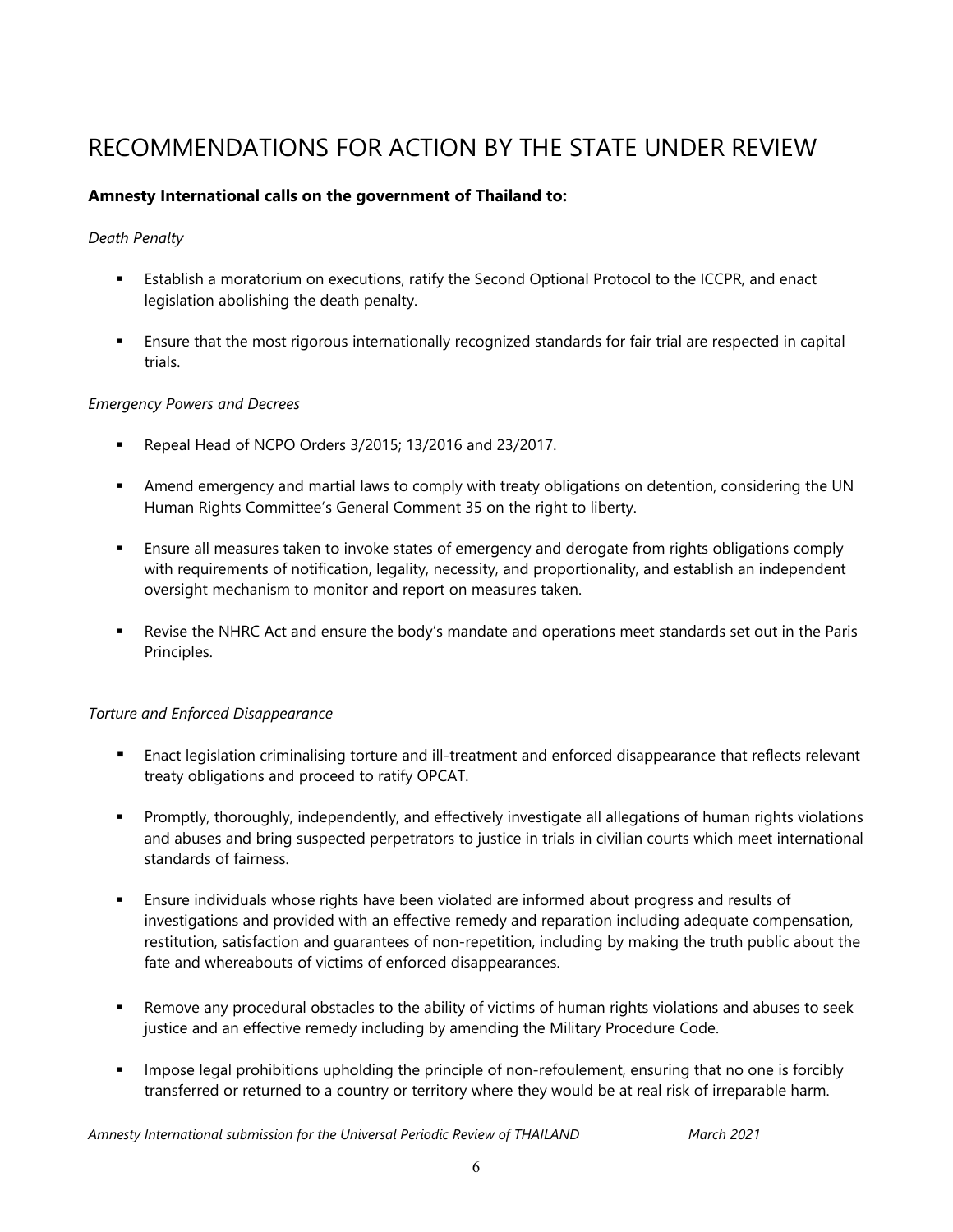**Take immediate steps to ratify the first Optional Protocol to the ICCPR.** 

#### *Repression of Dissent*

- Immediately and unconditionally drop all criminal proceedings preferred against people solely for peacefully exercising their human rights including their rights to freedom of expression and assembly.
- Issue guidelines to all state bodies on their duty to protect and fulfil the rights to freedom of expression, peaceful assembly and association, fully taking into account the Human Rights Committee'<sup>s</sup> General Comments 34 on freedom of expression and opinion and 37 on freedom of peaceful assembly, including by ensuring no-one is detained for peacefully expressing their human rights.
- Amend guidelines for policing assemblies to reflect international human rights standards and make them accessible to the public.
- Ensure that any restriction on peaceful expression, assembly, and privacy in law strictly meets requirements of legality, necessity and proportionality and make domestic legislation compliant with its international human rights obligations by amending or repealing the CCA, Public Assembly Act, Cybersecurity Act, laws on contempt of court, and Articles 112, 116, 238 and 326 of the Criminal Code.

#### *Human Rights Defenders*

П Draft and enact legal protection against SLAPP cases.

#### *Refugees*

- Give refugees <sup>a</sup> legal status and include <sup>a</sup> definition of refugee in screening procedures that is consistent with international law and allows for individualised assessment procedures and <sup>a</sup> right of appeal.
- Enforce the prohibition on refoulement in law and practice, ensure that people in need of international protection are not returned to <sup>a</sup> country where they may be at risk of irreparable harm, and do not transfer anyone to another territory without an assessment of the risk of being returned.
- **Institute official disembarkation procedures to ensure individuals arriving by sea are able to really** seek protection from persecution.
- Amend the Immigration Act to prevent indefinite detention of undocumented refugees and migrants and implement alternatives to detention.

<sup>1</sup> UN General Assembly, Report of the Human Rights Council on its thirty-third session, UN Doc. A/HRC/33/2, paras. 800-801.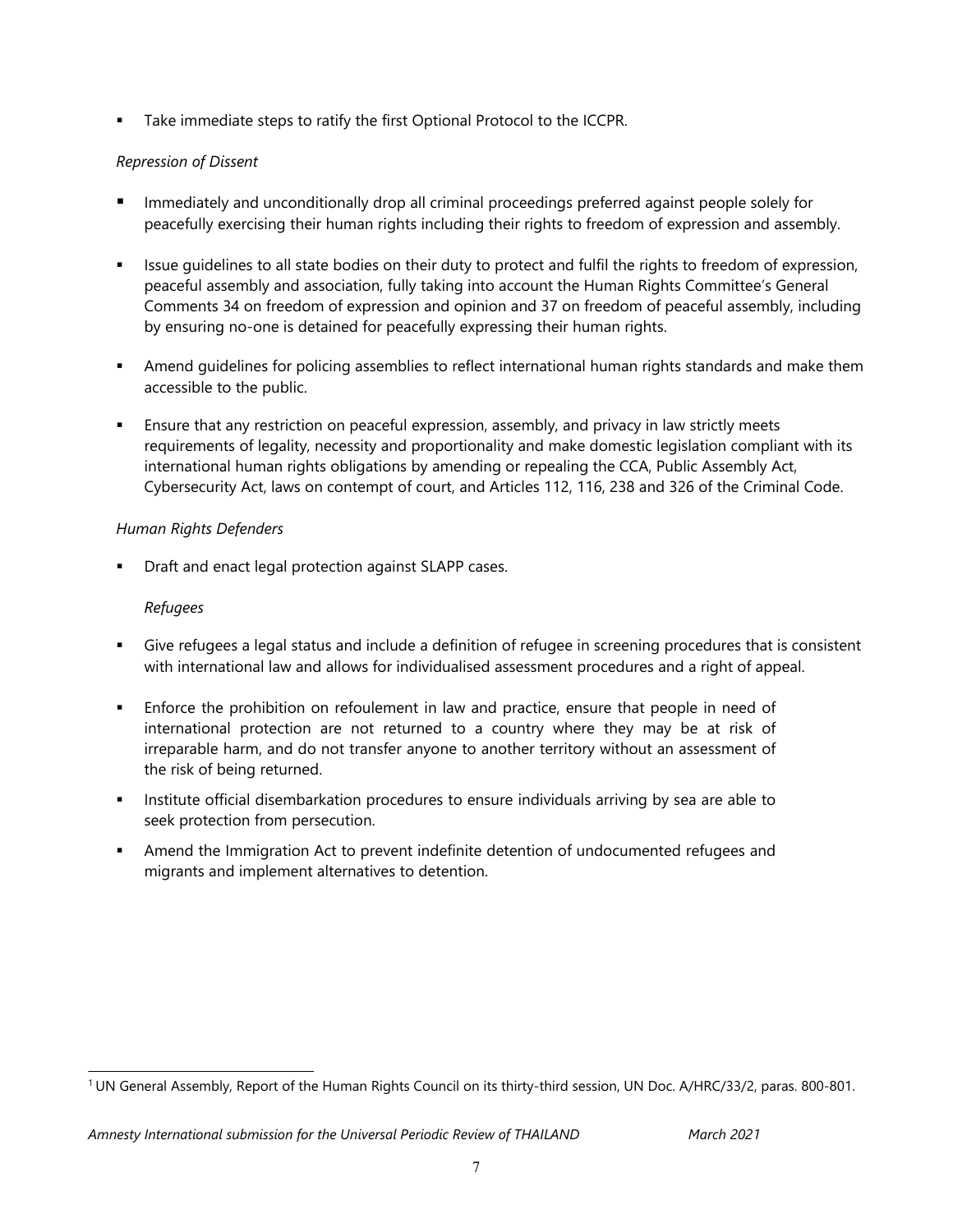2 Report of the Working Group on the Universal Periodic Review: Thailand, UN Doc A/HRC/33/16, Recommendation 158.76 (New Zealand)

<sup>3</sup> A/HRC/33/16, Recommendations158.11 (Romania) and 158.12 (Spain)

4 A/HRC/33/16, 159.58 (Switzerland); 158.130 (Czech Republic), 158.131 (Guatemala);158.132 (Japan);158.133 and 158.134 (Republic of Korea), 158.136 (Chile);158.137 (France); and158.142 (Colombia).

5 A/HRC/33/16, Recommendation158.135 (Albania)

6 Amnesty International, *Thailand: Ensure New Refugee Regulation Meets International Standards*, 12 November 2019, [https://www.amnesty.or.th/en/latest/news/754/;](https://www.amnesty.or.th/en/latest/news/754/) Thailand: *Regulation of the Office of the Prime Minister on the Screening of* Aliens who Enter into the Kingdom and are Unable to Return to the Country of Origin B.E. 2562 [Thailand], 25 December 2019, available at <https://www.refworld.org/docid/5e675a774.html>

7 A/HRC/33/16, Recommendation158.49 (Sweden)

8 A/HRC/33/16, Recommendations158.7 (Georgia) (Kazakhstan); 158.8 (Mozambique); 158.9 (Honduras); 158.10 (Austria) (France) (Guatemala) (Montenegro) (Poland) (Portugal) (Turkey) (Uruguay); (Norway); 158.13 (Czech Republic); (Denmark); (Morocco);

<sup>9</sup> A/HRC/33/16, Recommendation158.6 (Austria) (Poland).

10 A/HRC/33/16, Recommendation 159.64 (Turkey)

<sup>11</sup> A/HRC/33/16, Recommendations 159.50-57 (Finland, United Kingdom of Great Britain and Northern Ireland, Belgium, Canada, Norway, Spain, Sweden, Latvia), 159.61-63(Italy, Iceland, Brazil)

<sup>12</sup> Constitution of the Kingdom of Thailand

[https://www.constitutionalcourt.or.th/occ\\_en/download/article\\_20170410173022.pdf](https://www.constitutionalcourt.or.th/occ_en/download/article_20170410173022.pdf)

13 Amnesty International, *Open letter on human rights concerns in the run-up to the constitutional referendum*, <https://www.amnesty.org/en/documents/asa39/4548/2016/en/>

Amnesty International, *Sunday'<sup>s</sup> Referendum Takes Place in <sup>a</sup> 'Chilling Climate of Fear',* 5 August 2016,

<https://www.amnesty.org.uk/press-releases/thailand-sundays-referendum-takes-place-chilling-climate-fear>

<sup>14</sup> Martial Law, B.E. <sup>2457</sup> (1914), available at <https://library.siam-legal.com/thai-martial-law-be-2457-1914/>

<sup>15</sup> Internal Security Act, B.E. 2551, (2008), English translation available at <u>[http://thailaws.com/law/t\\_laws/tlaw0342.pdf](http://thailaws.com/law/t_laws/tlaw0342.pdf)</u>

<sup>16</sup> Emergency Decree on Public Administration in Emergency Situation, B.E. 2548 (2005), unofficial English translation available at <https://www.refworld.org/pdfid/482b005f2.pdf>

<sup>17</sup> Head of NCPO Order 51/2019, [https://library2.parliament.go.th/giventake/content\\_ncpo/ncpo-head-order51-2560.pdf](https://library2.parliament.go.th/giventake/content_ncpo/ncpo-head-order51-2560.pdf) <sup>18</sup> Head of NCPO Order 3/2015, [https://voicefromthais.files.wordpress.com/2015/04/order-number-3-2558-3-2015-of-the-](https://voicefromthais.files.wordpress.com/2015/04/order-number-3-2558-3-2015-of-the-head-of-the-ncpo-on-maintaining-public-order-and-national-security.pdf)

[head-of-the-ncpo-on-maintaining-public-order-and-national-security.pdf](https://voicefromthais.files.wordpress.com/2015/04/order-number-3-2558-3-2015-of-the-head-of-the-ncpo-on-maintaining-public-order-and-national-security.pdf)

<sup>19</sup> NCPO Order 23/2015, Measures addressing efficient enforcement of the Act on Drug

Prevention and Suppression 2519 [https://crcfthailand.org/2015/07/26/unofficial-translationthe-order-of-the-head-of-the](https://crcfthailand.org/2015/07/26/unofficial-translationthe-order-of-the-head-of-the-national-council-for-peace-and-order-ncpo-no-232015-enhancement-of-the-enforcement-of-the-narcotic-prevention-and-suppression-act-b-e-2519/)[national-council-for-peace-and-order-ncpo-no-232015-enhancement-of-the-enforcement-of-the-narcotic-prevention-and](https://crcfthailand.org/2015/07/26/unofficial-translationthe-order-of-the-head-of-the-national-council-for-peace-and-order-ncpo-no-232015-enhancement-of-the-enforcement-of-the-narcotic-prevention-and-suppression-act-b-e-2519/)suppress[ion-act-b-e-2519/](https://crcfthailand.org/2015/07/26/unofficial-translationthe-order-of-the-head-of-the-national-council-for-peace-and-order-ncpo-no-232015-enhancement-of-the-enforcement-of-the-narcotic-prevention-and-suppression-act-b-e-2519/)

 $^{20}$  Act on Organization to Assign Radio Frequency and to Regulate the Broadcasting and Telecommunications Services B.E. 2553, amended 2017

<sup>21</sup> The United Nations Paris Principles, <u><https://nhri.ohchr.org/EN/AboutUs/Pages/ParisPrinciples.aspx></u>

<sup>22</sup> These include provisions on sedition and lèse-majesté (Articles 112 and 116), criminal defamation (Articles 326 & 328), contempt of court (Section 198), in addition to Sections 30 and 31 of the Code of Civil Procedure, and the Organic Law Governing Constitutional Court, as well as the 2016 Computer Crimes Act (CCA).

<sup>23</sup> National Intelligence Act B.E. 2562 (2019), English translation available at

<https://www.nia.go.th/FILEROOM/CABFRM01/DRAWER01/GENERAL/DATA0041/00041619.PDF>

<sup>24</sup> Cybersecurity Act, 2019, available at <u>[https://thainetizen.org/wp-content/uploads/2019/11/thailand-cybersecrutiy-act-2019-](https://thainetizen.org/wp-content/uploads/2019/11/thailand-cybersecrutiy-act-2019-en.pdf)</u> [en.pdf](https://thainetizen.org/wp-content/uploads/2019/11/thailand-cybersecrutiy-act-2019-en.pdf)

<sup>25</sup> In particular, officials from the Ministry of Digital Economy and Society (MDES), National Cybersecurity Committee (NSC) and National Intelligence Coordinating Committee.

<sup>26</sup> Text of draft bill available at <u>[http://web.senate.go.th/bill/bk\\_data/533-6.pdf](http://web.senate.go.th/bill/bk_data/533-6.pdf)</u>

<sup>27</sup> [http://web.senate.go.th/bill/bk\\_data/535-6.pdf](http://web.senate.go.th/bill/bk_data/535-6.pdf)

<sup>28</sup> Formed following Prime Minister's Office Order No. 131/ (2017) dated 23 May 2017 and No. 338/2562 (2019) dated 15 November 2019

<sup>29</sup> Under the Military Procedure Act B.E. 2498, only state prosecutors can be the plaintiff in a case filed against a military official, any damaged party has to allow the state prosecutor to be the sole plaintiff of their case and no other parties are allowed to be co-plaintiffs.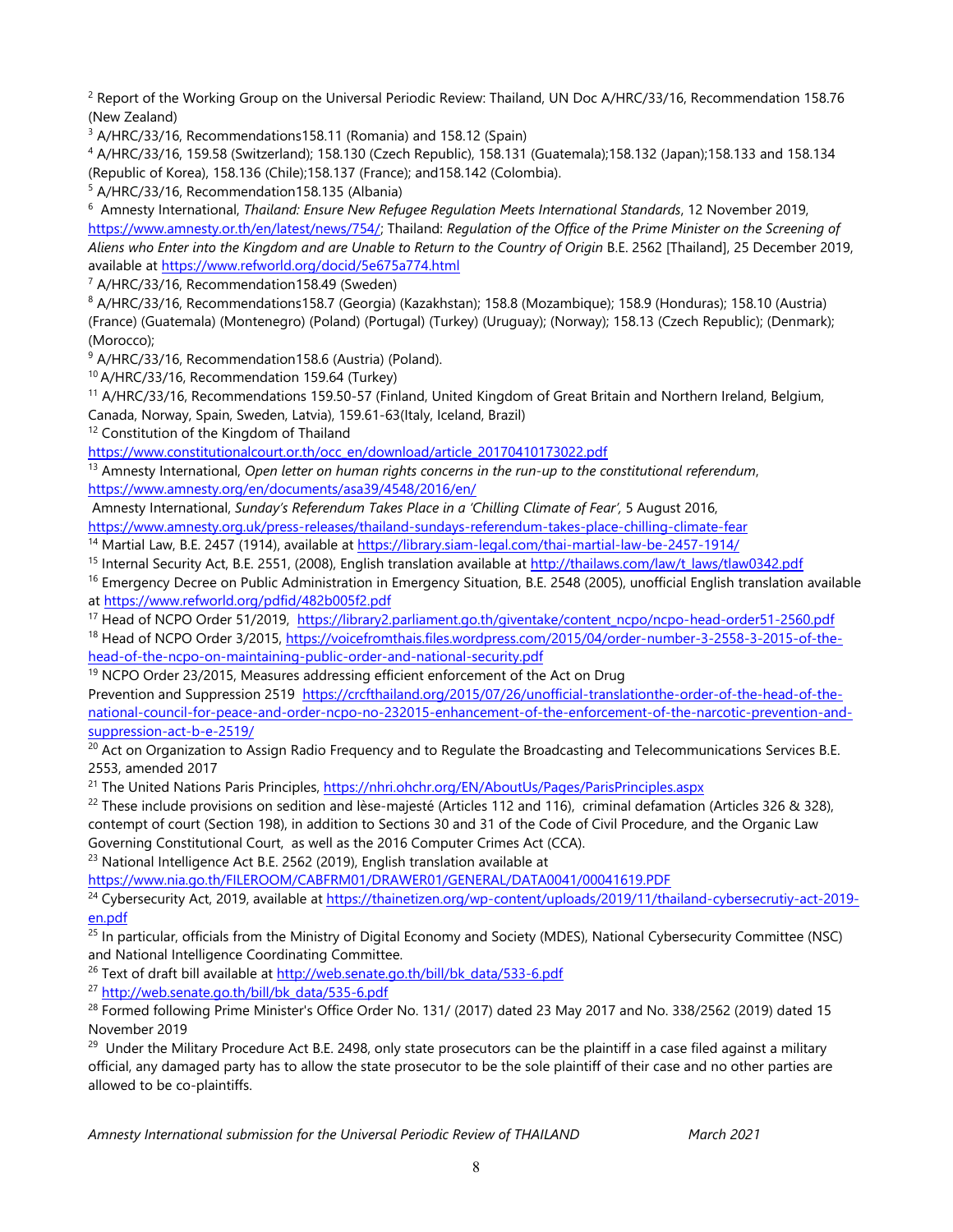$^{\rm 30}$  2019 Regulations of the Chief Justice on "Reporting on Exclusive Policy Driven court file" authorize the Supreme Court to review and report on lower court cases, including draft verdicts to the Regional Chief Justice.

31 Cross Cultural Foundation of Thailand, *Return Justice, End Judicial Intervention and Ensure Independence of the Judiciary case of Judge Khanakorn Pianchana'<sup>s</sup> suicid*e, 26 April 2020, [www.crcfthailand.org/2020/04/25/](http://www.crcfthailand.org/2020/04/25/). See further concerns on evidence gathered during detention under emergency laws in International Commission of Jurists, *Legal Memorandum: Hearsay Evidence And International Fair Trial Standards*, [https://www.icj.org/wp-content/uploads/2012/08/Thailand-hearsay](https://www.icj.org/wp-content/uploads/2012/08/Thailand-hearsay-evidence-legal-submission-2008-eng.pdf)[evidence-legal-submission-2008-eng.pdf](https://www.icj.org/wp-content/uploads/2012/08/Thailand-hearsay-evidence-legal-submission-2008-eng.pdf)

32 Amnesty International, *Country'<sup>s</sup> first Execution Since 2009 <sup>a</sup> Deplorable Move*, 19 June 2018,

<https://www.amnesty.org/en/latest/news/2018/06/thailand-countrys-first-execution-since-2009-a-deplorable-move/> 33 Amnesty International, '*Make Him Speak by Tomorrow': Torture and [Ill-treatment](https://www.amnesty.org/en/documents/asa39/4747/2016/en/) in Thailand*, (Index: ASA 39/4747/2016) , <u>Amnesty International Thailand: [Submission](https://www.amnesty.org/download/Documents/ASA3978492018ENGLISH.PDF) to the Committee against Torture 63<sup>rd</sup> Session, 23 April-18 May 2018, List of Issues</u>

*Prior to [Reporting](https://www.amnesty.org/download/Documents/ASA3978492018ENGLISH.PDF) ,* submission https://www.amnesty.org/download/Documents/ASA3978492018ENGLISH.PDF  $^{34}$  Amnesty International, "We Were Just Toys to Them": Physical, Mental and Sexual Abuse of Conscripts in Thailand's Military,

(Index: ASA 39/1995/2020), 20 March 2020, <https://www.amnesty.org/en/documents/asa39/1995/2020/en/>

35 Human Rights Watch, *Army Conscript Beaten to Death*, 4 April2017, [www.hrw.org/news/2017/04/05/thailand-army](http://www.hrw.org/news/2017/04/05/thailand-army-conscript-beaten-death)[conscript-beaten-death](http://www.hrw.org/news/2017/04/05/thailand-army-conscript-beaten-death)

36 Amnesty International, *Investigate Violent Attacks On Activists And Protect Rights To Freedom Of Expression And Peaceful Assembly,* (Index: ASA 39/0634/2019), <https://www.amnesty.org/en/documents/asa39/0634/2019/en/>

37 Amnesty International, *Cambodia: Fears of Abduction for Activist in Exile* (Index: ASA 23/2517/2020), 2 July 2019, <https://www.amnesty.org/en/documents/asa23/2517/2020/en/>

38 Human Rights Watch, *To Speak Out is Dangerous: Criminalization of Peaceful Expression in Thailand,* 24 October 2019, <https://www.hrw.org/report/2019/10/24/speak-out-dangerous/criminalization-peaceful-expression-thailand>

<sup>39</sup> Working Group on Arbitrary Detention *Opinion No. 56/2017 concerning Thiansutham Suthijitseranee,* UN Doc. A/HRC/WGAD/2017/56,

[https://www.ohchr.org/Documents/Issues/Detention/Opinions/Session79/A\\_HRC\\_WGAD\\_2017\\_56.pdf](https://www.ohchr.org/Documents/Issues/Detention/Opinions/Session79/A_HRC_WGAD_2017_56.pdf)

And *Opinion 4/201 concerning Siraphop Kornaroot*, UN Doc. A/HRC/WGAD/2019/4, 30 May 2019,

[https://www.ohchr.org/Documents/Issues/Detention/Opinions/Session84/A\\_HRC\\_WGAD\\_2019\\_4.pdf](https://www.ohchr.org/Documents/Issues/Detention/Opinions/Session84/A_HRC_WGAD_2019_4.pdf)

40 Amnesty International, *Authorities Must Reverse Dissolution of Opposition Future Forward Party*, 21 February 2020;

[https://www.amnesty.org/en/latest/news/2020/02/thailand-authorities-must-reverse-dissolution-of-opposition-future](https://www.amnesty.org/en/latest/news/2020/02/thailand-authorities-must-reverse-dissolution-of-opposition-future-forward-party/)[forward-party/](https://www.amnesty.org/en/latest/news/2020/02/thailand-authorities-must-reverse-dissolution-of-opposition-future-forward-party/)

Amnesty International, *Authorities Must End Harassment and Prosecutions Of Opposition Members*, (Index: ASA 39/1684/2020), 20 January 2020, [https://www.amnesty.org/download/Documents/ASA3916842020ENGLISH.pdf;](https://www.amnesty.org/download/Documents/ASA3916842020ENGLISH.pdf)

Amnesty International, '*Decision to dissolve political party shows restrictive environment for human rights'*, 7 March 2019, <https://www.amnesty.org/en/latest/news/2019/03/thailand-decision-dissolve-political-party-restrictive-environment-human-rights/> 41 Amnesty International, *Water Cannons Deeply Alarming Escalation*, 17 October 2020,

<https://www.amnesty.org/en/latest/news/2020/10/thailand-water-cannons-deeply-alarming-escalation/>

Amnesty International *Release peaceful critics and de-escalate tensions amid fresh wave of protests,* 6 March 2021, <https://www.amnesty.org/en/latest/news/2021/03/thailand-release-deescalate-protest-grows/>

42 Amnesty International, *Further Information: Thailand: Student activist's fifth bail reques<sup>t</sup> denied: Jatupat Boonpattararaksa,* (Index: ASA 39/5586/2017), 27 January 2018, [https://www.amnesty.org/en/latest/news/2021/03/thailand-release-deescalate](https://www.amnesty.org/en/latest/news/2021/03/thailand-release-deescalate-protest-grows/)[protest-grows/](https://www.amnesty.org/en/latest/news/2021/03/thailand-release-deescalate-protest-grows/)

43 Bangkok Post, *Student activists, reporter acquitted in referendum case*, 29 January 2018,

<https://www.bangkokpost.com/thailand/politics/1403982/student-activists-reporter-acquitted-in-referendum-case>

<sup>44</sup> Officials refused to allow a youth activist facing charges for peaceful assembly to serve as Amnesty International's board member, on the basis of his "demeanour" which they stated was deemed "contrary to the objective of the association and demonstrates <sup>a</sup> negative role model for the youth.. or "inappropriate" and may "undermine public order and national security." CIVICUS, *Freedom of association in Thailand: an assessment of the*

*enabling environment for civil society*, October 2020, p. 15, [https://www.civicus.org/documents/reports-and](https://www.civicus.org/documents/reports-and-publications/eena-reports/thailand-CIVICUS-FOA-assessment_en.pdf)[publications/eena-reports/thailand-CIVICUS-FOA-assessment\\_en.pdf](https://www.civicus.org/documents/reports-and-publications/eena-reports/thailand-CIVICUS-FOA-assessment_en.pdf)

45 Amnesty International, "*They are always watching": Restricting freedom of expression online in Thailand*, 23 April 2020, (ASA 39/2157/2020), <https://www.amnesty.org/en/documents/asa39/2157/2020/en/>

46 Prachatai, *Land of their hearts: the Bang Kloi indigenous Karen community on their long road home*, 27 February 2021, <https://prachatai.com/english/node/9090>

*Amnesty International submission for the Universal Periodic Review of THAILAND March 2021*